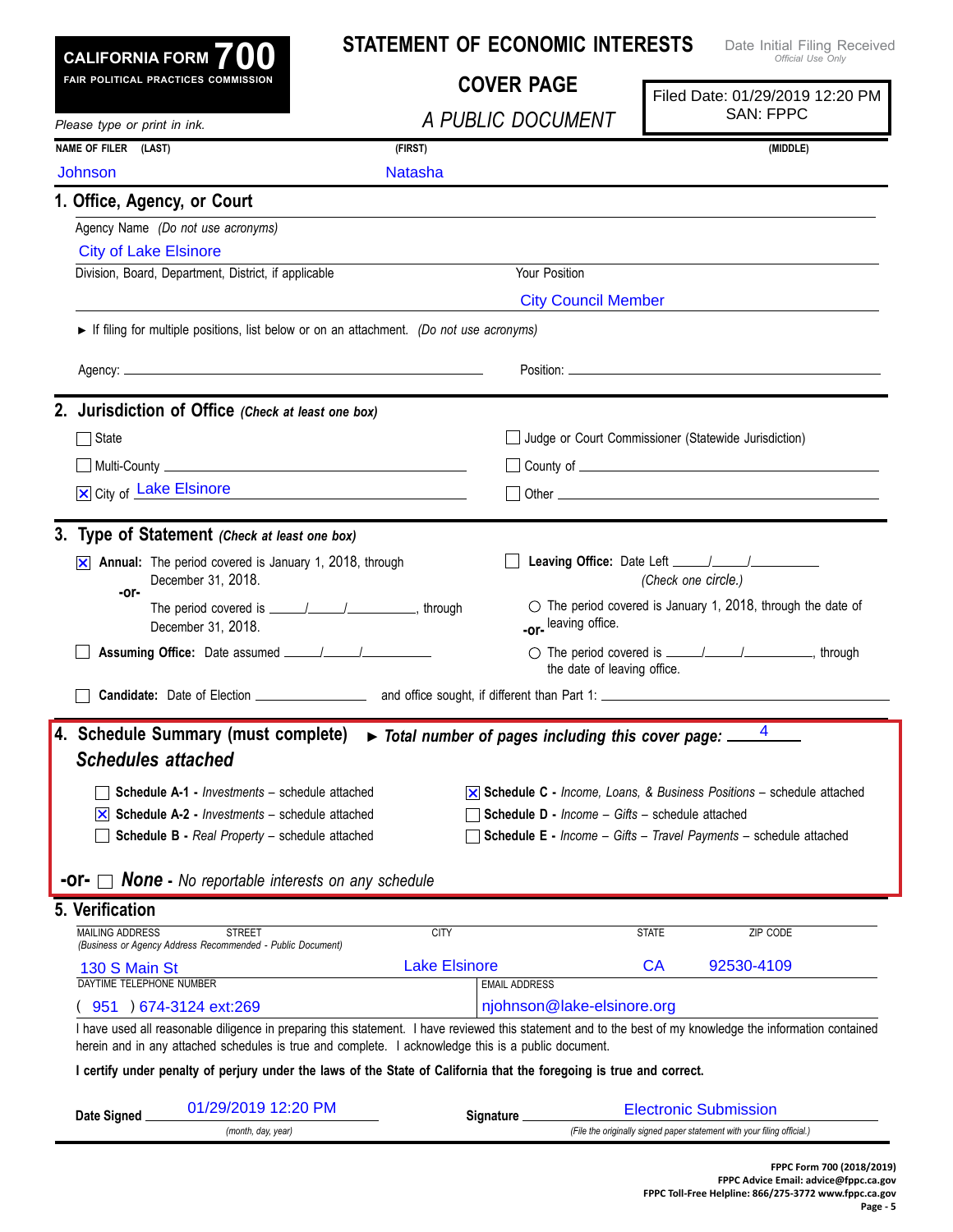## **Schedule A-2 Investments, Income, and Assets of Business Entities/Trusts**

**700 Fair Political Practices Commission CALIFORNIA FORM**

Name

(Ownership Interest is 10% or Greater)

Natasha Johnson

| > 1. BUSINESS ENTITY OR TRUST                                            | 1. BUSINESS ENTITY OR TRUST                                              |
|--------------------------------------------------------------------------|--------------------------------------------------------------------------|
| Javita                                                                   | <b>Johnsons Carpet Cleaning</b>                                          |
| Name                                                                     | <b>Name</b>                                                              |
| 1835 Northwest Beacon Square Blvd Boca Raton FL 33487                    | 15360 Reagtta Way Lake Elsinore Ca 92530                                 |
| Address (Business Address Acceptable)                                    | Address (Business Address Acceptable)                                    |
| Check one                                                                | Check one                                                                |
| $\Box$ Trust, go to 2                                                    | $\Box$ Trust, go to 2                                                    |
| <b>x</b> Business Entity, complete the box, then go to 2                 | <b>x</b> Business Entity, complete the box, then go to 2                 |
| GENERAL DESCRIPTION OF THIS BUSINESS                                     | GENERAL DESCRIPTION OF THIS BUSINESS                                     |
| <b>Functional Beverage- Health &amp; Wellness Direct Sales</b>           | Service- Carpet, Tile & Uhpolstery Cleaning, water Extraction            |
| IF APPLICABLE, LIST DATE:                                                | IF APPLICABLE, LIST DATE:                                                |
| <b>FAIR MARKET VALUE</b>                                                 | <b>FAIR MARKET VALUE</b>                                                 |
| $$0 - $1,999$                                                            | $$0 - $1,999$                                                            |
| 1/18                                                                     | 1 / 18                                                                   |
| $\frac{1}{2}$ 18                                                         | __/______ / 18                                                           |
| \$2,000 - \$10,000                                                       | $$2,000 - $10,000$                                                       |
| <b>ACQUIRED</b>                                                          | <b>ACQUIRED</b>                                                          |
| <b>DISPOSED</b>                                                          | <b>DISPOSED</b>                                                          |
| $\overline{\mathsf{x}}$ \$10,001 - \$100,000                             | \$10,001 - \$100,000                                                     |
| \$100,001 - \$1,000,000                                                  | $\overline{\mathsf{x}}$ \$100,001 - \$1,000,000                          |
| Over \$1,000,000                                                         | Over \$1,000,000                                                         |
| NATURE OF INVESTMENT                                                     | NATURE OF INVESTMENT                                                     |
| $\Box$ Partnership $\Box$ Sole Proprietorship                            | Partnership   X Sole Proprietorship                                      |
| Other                                                                    | Other                                                                    |
| <b>Co-Owner</b>                                                          | <b>Co-Owner</b>                                                          |
| YOUR BUSINESS POSITION                                                   | YOUR BUSINESS POSITION                                                   |
| > 2. IDENTIFY THE GROSS INCOME RECEIVED (INCLUDE YOUR PRO RATA           | ▶ 2. IDENTIFY THE GROSS INCOME RECEIVED (INCLUDE YOUR PRO RATA           |
| SHARE OF THE GROSS INCOME TO THE ENTITY/TRUST)                           | SHARE OF THE GROSS INCOME TO THE ENTITY/TRUST)                           |
|                                                                          | $$0 - $499$                                                              |
| $$0 - $499$                                                              |                                                                          |
| OVER \$100,000                                                           | OVER \$100,000                                                           |
| $$500 - $1,000$                                                          | $$500 - $1,000$                                                          |
| $$1,001 - $10,000$                                                       | $$1,001 - $10,000$                                                       |
| > 3. LIST THE NAME OF EACH REPORTABLE SINGLE SOURCE OF                   | > 3. LIST THE NAME OF EACH REPORTABLE SINGLE SOURCE OF                   |
| INCOME OF \$10,000 OR MORE (Attach a separate sheet if necessary.)       | INCOME OF \$10,000 OR MORE (Attach a separate sheet if necessary.)       |
| $ \mathsf{X} $ None                                                      | $\overline{\mathsf{x}}$ None                                             |
| Names listed below                                                       | Names listed below                                                       |
| or                                                                       | or                                                                       |
| 4. INVESTMENTS AND INTERESTS IN REAL PROPERTY HELD OR                    | A. INVESTMENTS AND INTERESTS IN REAL PROPERTY HELD OR                    |
| LEASED BY THE BUSINESS ENTITY OR TRUST                                   | LEASED BY THE BUSINESS ENTITY OR TRUST                                   |
| Check one box:                                                           | Check one box:                                                           |
| <b>INVESTMENT</b>                                                        | INVESTMENT                                                               |
| <b>REAL PROPERTY</b>                                                     | <b>REAL PROPERTY</b>                                                     |
| Name of Business Entity, if Investment, or                               | Name of Business Entity, if Investment, or                               |
| Assessor's Parcel Number or Street Address of Real Property              | Assessor's Parcel Number or Street Address of Real Property              |
| Description of Business Activity or                                      | Description of Business Activity or                                      |
| City or Other Precise Location of Real Property                          | City or Other Precise Location of Real Property                          |
| FAIR MARKET VALUE                                                        | FAIR MARKET VALUE                                                        |
| IF APPLICABLE, LIST DATE:                                                | IF APPLICABLE, LIST DATE:                                                |
| $$2,000 - $10,000$                                                       | $$2,000 - $10,000$                                                       |
| 18                                                                       | 18                                                                       |
| 18                                                                       | 18                                                                       |
| \$10,001 - \$100,000                                                     | $$10,001 - $100,000$                                                     |
| <b>ACQUIRED</b>                                                          | <b>ACQUIRED</b>                                                          |
| <b>DISPOSED</b>                                                          | <b>DISPOSED</b>                                                          |
| $$100,001 - $1,000,000$                                                  | $$100,001 - $1,000,000$                                                  |
| Over \$1,000,000                                                         | Over \$1,000,000                                                         |
| NATURE OF INTEREST                                                       | NATURE OF INTEREST                                                       |
| Stock                                                                    | Property Ownership/Deed of Trust                                         |
| Partnership                                                              | Stock                                                                    |
| Property Ownership/Deed of Trust                                         | Partnership                                                              |
| Other $\overline{\phantom{0}}$                                           | Leasehold                                                                |
| Leasehold                                                                | Other $\overline{\phantom{0}}$                                           |
| Yrs. remaining                                                           | Yrs. remaining                                                           |
| Check box if additional schedules reporting investments or real property | Check box if additional schedules reporting investments or real property |
| are attached                                                             | are attached                                                             |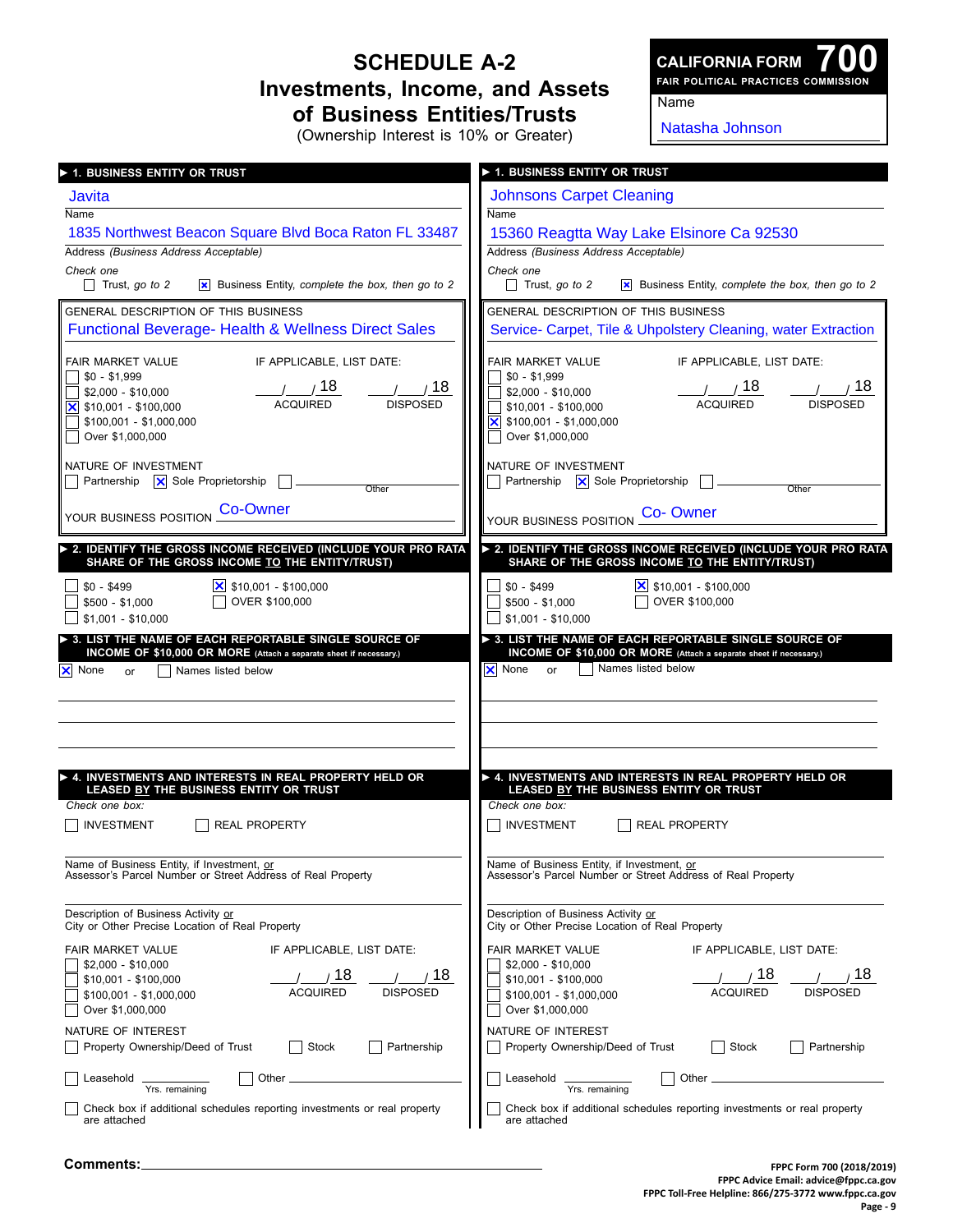## **Schedule C Income, Loans, & Business Positions**

(Other than Gifts and Travel Payments)

**700 Fair Political Practices Commission**

Name

Natasha Johnson

| <b>1. INCOME RECEIVED</b>                                                                                                                                                                                  | <b>1. INCOME RECEIVED</b>                                                                                                                                                                                                    |  |
|------------------------------------------------------------------------------------------------------------------------------------------------------------------------------------------------------------|------------------------------------------------------------------------------------------------------------------------------------------------------------------------------------------------------------------------------|--|
| NAME OF SOURCE OF INCOME                                                                                                                                                                                   | NAME OF SOURCE OF INCOME                                                                                                                                                                                                     |  |
| Javita                                                                                                                                                                                                     | <b>Johnsons Carpet Cleaning</b>                                                                                                                                                                                              |  |
| ADDRESS (Business Address Acceptable)                                                                                                                                                                      | ADDRESS (Business Address Acceptable)                                                                                                                                                                                        |  |
| 7835 Northwest Beacon Square Blvd Boca Rotan FL 33487                                                                                                                                                      | 15360 Regatta Way Lake Elsinore Ca 92530                                                                                                                                                                                     |  |
| BUSINESS ACTIVITY, IF ANY, OF SOURCE                                                                                                                                                                       | BUSINESS ACTIVITY, IF ANY, OF SOURCE                                                                                                                                                                                         |  |
| <b>Functional Beverage Health and wellness Direct Sales</b>                                                                                                                                                | Carpet Tile & Upholstery Cleaning water extraction                                                                                                                                                                           |  |
| YOUR BUSINESS POSITION                                                                                                                                                                                     | YOUR BUSINESS POSITION                                                                                                                                                                                                       |  |
| <b>Co- Owner Distribution</b>                                                                                                                                                                              | <b>Business Partner / Co-Owner</b>                                                                                                                                                                                           |  |
| <b>GROSS INCOME RECEIVED</b><br>No Income - Business Position Only<br>$$500 - $1,000$<br>$$1,001 - $10,000$<br>\$10,001 - \$100,000<br>OVER \$100,000<br>Ιx<br>CONSIDERATION FOR WHICH INCOME WAS RECEIVED | <b>GROSS INCOME RECEIVED</b><br>No Income - Business Position Only<br>$$500 - $1,000$<br>$$1,001 - $10,000$<br>$\overline{\mathsf{X}}$ \$10,001 - \$100,000<br>OVER \$100,000<br>CONSIDERATION FOR WHICH INCOME WAS RECEIVED |  |
| $ \mathsf{x} $ Spouse's or registered domestic partner's income<br>Salarv<br>(For self-employed use Schedule A-2.)                                                                                         | $ \mathsf{X} $ Spouse's or registered domestic partner's income<br>Salary<br>(For self-employed use Schedule A-2.)                                                                                                           |  |
| Partnership (Less than 10% ownership. For 10% or greater use<br>Schedule A-2.)                                                                                                                             | Partnership (Less than 10% ownership. For 10% or greater use<br>Schedule A-2.)                                                                                                                                               |  |
| (Real property, car, boat, etc.)                                                                                                                                                                           | (Real property, car, boat, etc.)                                                                                                                                                                                             |  |
| Loan repayment                                                                                                                                                                                             | Loan repayment                                                                                                                                                                                                               |  |
| Commission or<br>Rental Income, list each source of \$10,000 or more                                                                                                                                       | Commission or<br>Rental Income, list each source of \$10,000 or more                                                                                                                                                         |  |
| (Describe)                                                                                                                                                                                                 | (Describe)                                                                                                                                                                                                                   |  |
| Other_<br>(Describe)                                                                                                                                                                                       | Other $\equiv$<br>(Describe)                                                                                                                                                                                                 |  |

► **2. loans Received or outstanding during the reporting period**

\* You are not required to report loans from a commercial lending institution, or any indebtedness created as part of a retail installment or credit card transaction, made in the lender's regular course of business on terms available to members of the public without regard to your official status. Personal loans and loans received not in a lender's regular course of business must be disclosed as follows:

| NAME OF LENDER*                               | <b>INTEREST RATE</b>                             | TERM (Months/Years) |
|-----------------------------------------------|--------------------------------------------------|---------------------|
| ADDRESS (Business Address Acceptable)         | None<br>$ \frac{\%}{\%}$<br>- 1                  |                     |
| BUSINESS ACTIVITY, IF ANY, OF LENDER          | <b>SECURITY FOR LOAN</b><br>$\mathbf{I}$<br>None | Personal residence  |
| HIGHEST BALANCE DURING REPORTING PERIOD       | $\mathcal{L}$                                    | Street address      |
| $$500 - $1,000$<br>$\sqrt{\$1,001 - $10,000}$ |                                                  | City                |
| $\sqrt{$10,001 - $100,000}$                   |                                                  |                     |
| OVER \$100,000                                |                                                  | (Describe)          |
| Comments:                                     |                                                  |                     |